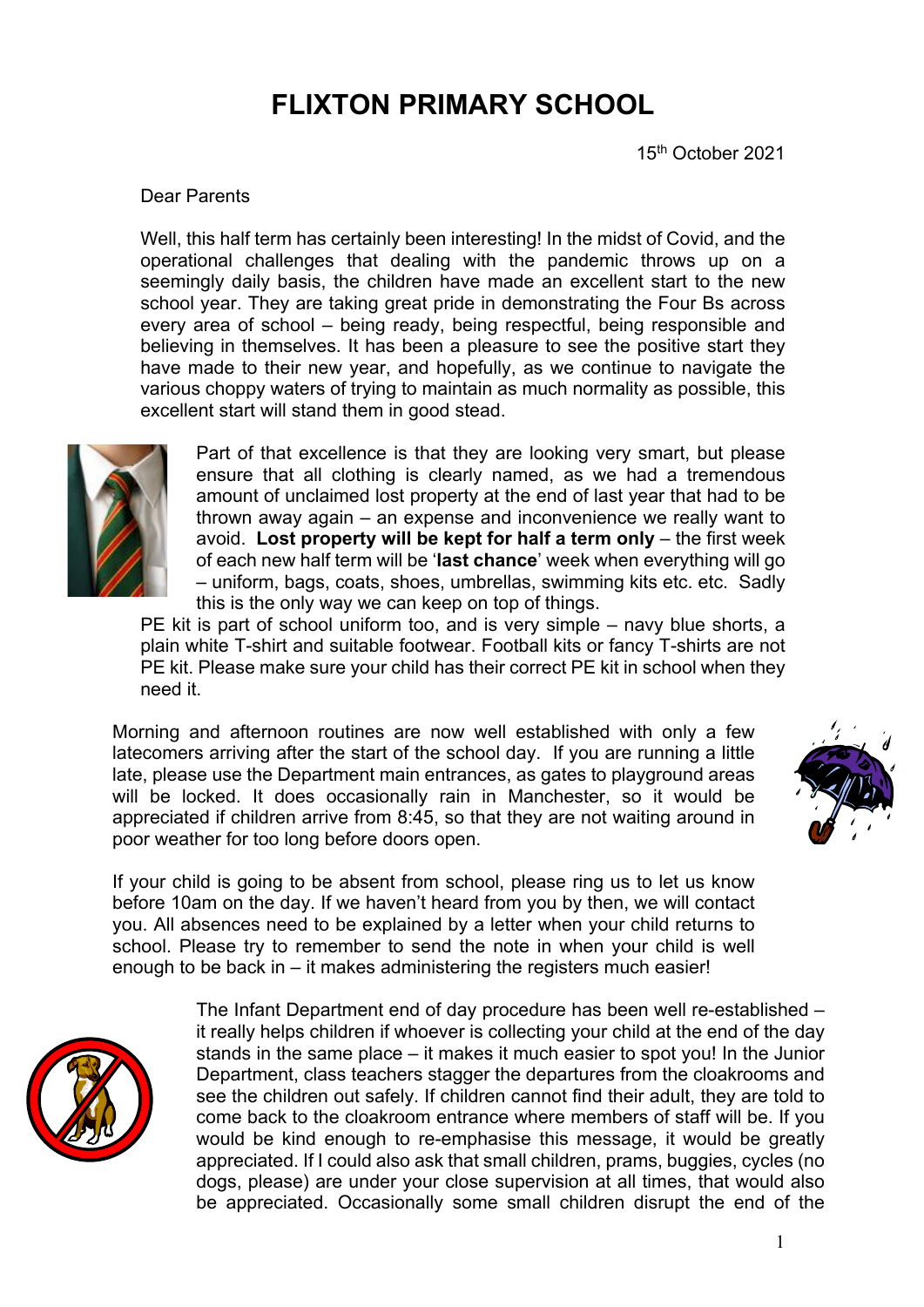school day by shouting through classroom windows. We expect **all** children on our playground at the end of the school day to be properly supervised and controlled – it's only fair on the classes still learning in our school.

If you have a child in Year 5 or 6, and you wish for them to walk home on their own, please make sure you have contacted us prior to your child starting to walk home, to ensure we have the details and permissions that we need, in line with the school's Walking Policy.

Please make sure that children know who will be collecting them if there is a change to their normal routine. If you are delayed unexpectedly, a phone call to school prior to the end of the school day (3:15 for the Infant Department; 3:30 for the Junior Department) will enable us to advise your child of change of arrangements. **We are here to help**.

# **MARDALE AVENUE AND DELAMERE ROAD – A PLEA**

As is sadly a regular feature of my newsletters, another gentle reminder we are trying to keep all our children safe. That means everyone needs to be aware that Mardale Avenue and Delamere Road are not designed to turn round in, so driving down them to drop off your children creates hazards and dangers that can be easily avoided. Please park well away from the school, and in a considerate manner.

# **Under highway law, it is illegal to park a vehicle so that it obstructs other people wanting to use a road or path. It is also illegal to obstruct a private entrance.**

Please, if you are able to, walk with your children. Fewer car journeys and more walking will help everybody, and our planet too. As the days shorten reflective clothing and bags are common sense – please help us to keep our children safe.

Please use some common sense – keep your car off Mardale Avenue and Delamere Road.

I would also ask that parents do not seek to police the roads themselves – some of our parents have requested the school's understanding of their need to park close to, or in, school grounds because of medical conditions that make extended walking difficult. We are happy to allow this to happen and are aware of those cars.

# **OFFICE ENQUIRIES**



The front office team will be able to answer most queries either by phone (748-5141 – option 1 for the Infant Department, and option 2 for the Junior Department) or in the office – or they will find someone who can! Members of staff will be in the playground at the end of the day as the children are leaving to answer queries, pass on messages, make arrangements etc. For obvious security reasons we ask that adults only access the building via the office entrance not the pupil cloakroom doors. Thank you.

# **CONTACT DETAILS UPDATE**

It is also time for our annual request to inform the office of any changes to contact details, addresses and medical conditions. Please could I ask for you to not forget - if there are any changes (including if you wish to change existing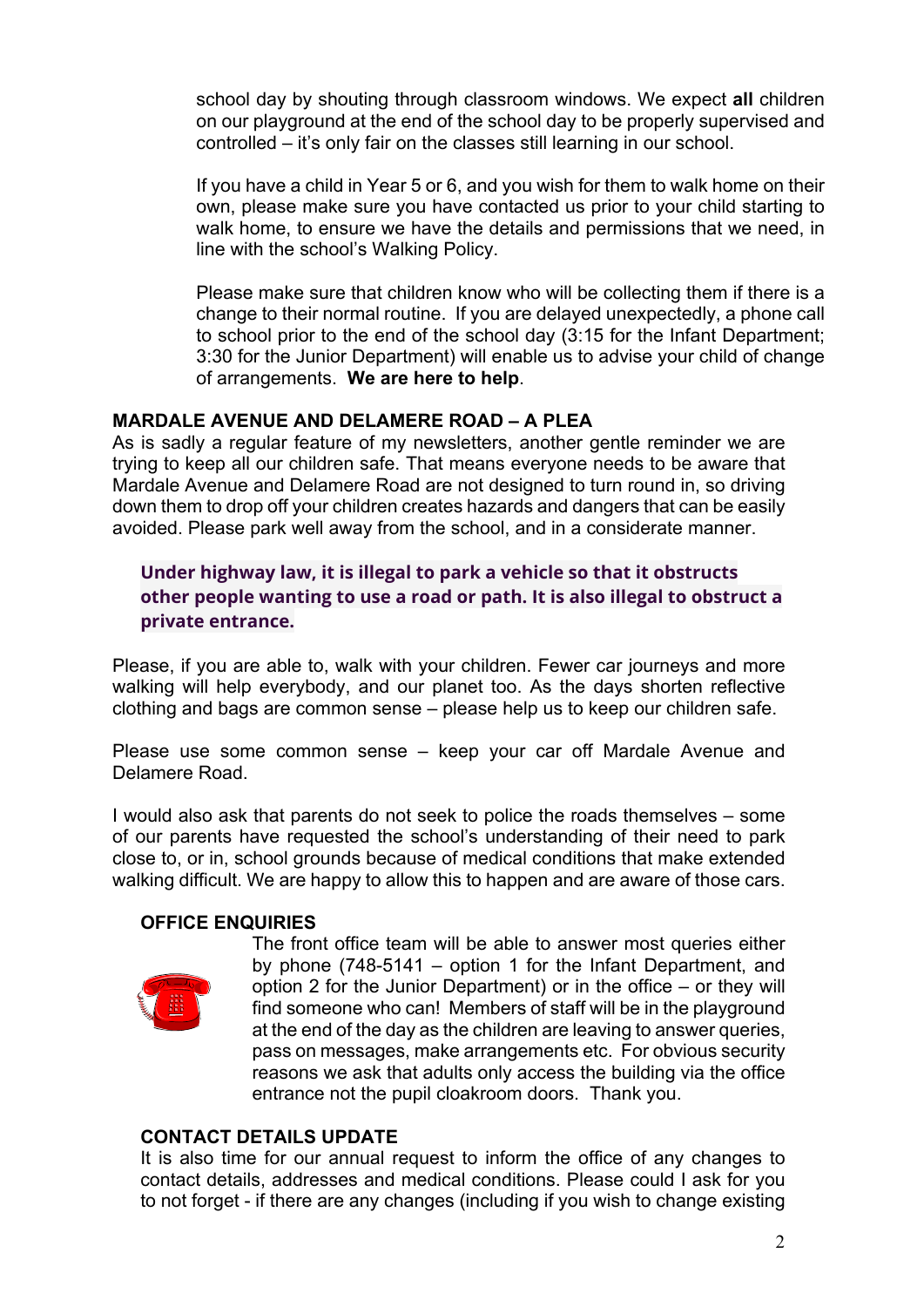photo permissions) please let us know as soon as possible so we can update our records. Many thanks for your help with this.

## **TEACHING STAFF**



The deployment of teachers for this academic year is as follows:

- Nursery Miss H Bermingham
- Reception Mrs K O'Grady and Miss R Eldridge
- Y1 Mrs G Bateman and Mrs H Young
- Y2 Mrs C Johnson (Deputy Head), Miss E Corker and Miss K Harris
- Y3 Mrs A Hopewell and Miss S Buckley Hall
- Y4 Miss K Ward and Mrs J Jones
- Y5 Miss H Freeman (Deputy Head), Miss E Gerrard and Mr D Broomhead
- Y6 Mrs S Spence (Safeguarding Lead) and Mrs J Foster

The school's SEN Lead is Mrs R Kirke.

This term's **parents' evening** will be held on **Thursday 2nd December**. It is highly likely, given the current circumstances, that the meetings will be held virtually, like last year, and we will be in touch with details nearer the time. In the meantime if you have information to share or any concerns please contact individual class teachers to arrange a meeting or telephone communication as appropriate.

# **CHRISTMAS PERFORMANCES**

Like Parents' Evening, we can only plan with the information we currently have, so our arrangements for Christmas events may well need to alter depending on the prevailing public health situation and guidance nearer the time.



We would love to put on live performances, as we did in 'normal' times, that would see a Reception Christmas Songs, Year 1 and Year 2 Nativities, and Junior Carol Singing, and that is what we are currently aiming for. So, at the moment, it is a case of keep everything crossed, and keep following Public Health guidance, because that is how we can minimise infections and hopefully create a situation where children can perform to a live audience again.

# **COVID GUIDANCE**

(Because it can't be a proper letter without some!)

There has been some confusion around the advice given by Public Health in the letter sent to out last week, as it made no mention of previous arrangements, such as the PCR test after 3 days.

Public Health Trafford have clarified their guidance:

*The isolation of 3 days before a PCR advice for household contacts has ceased. Household contacts are now advised to go for an initial PCR test as a general contact would be (not being required to isolate for this test).*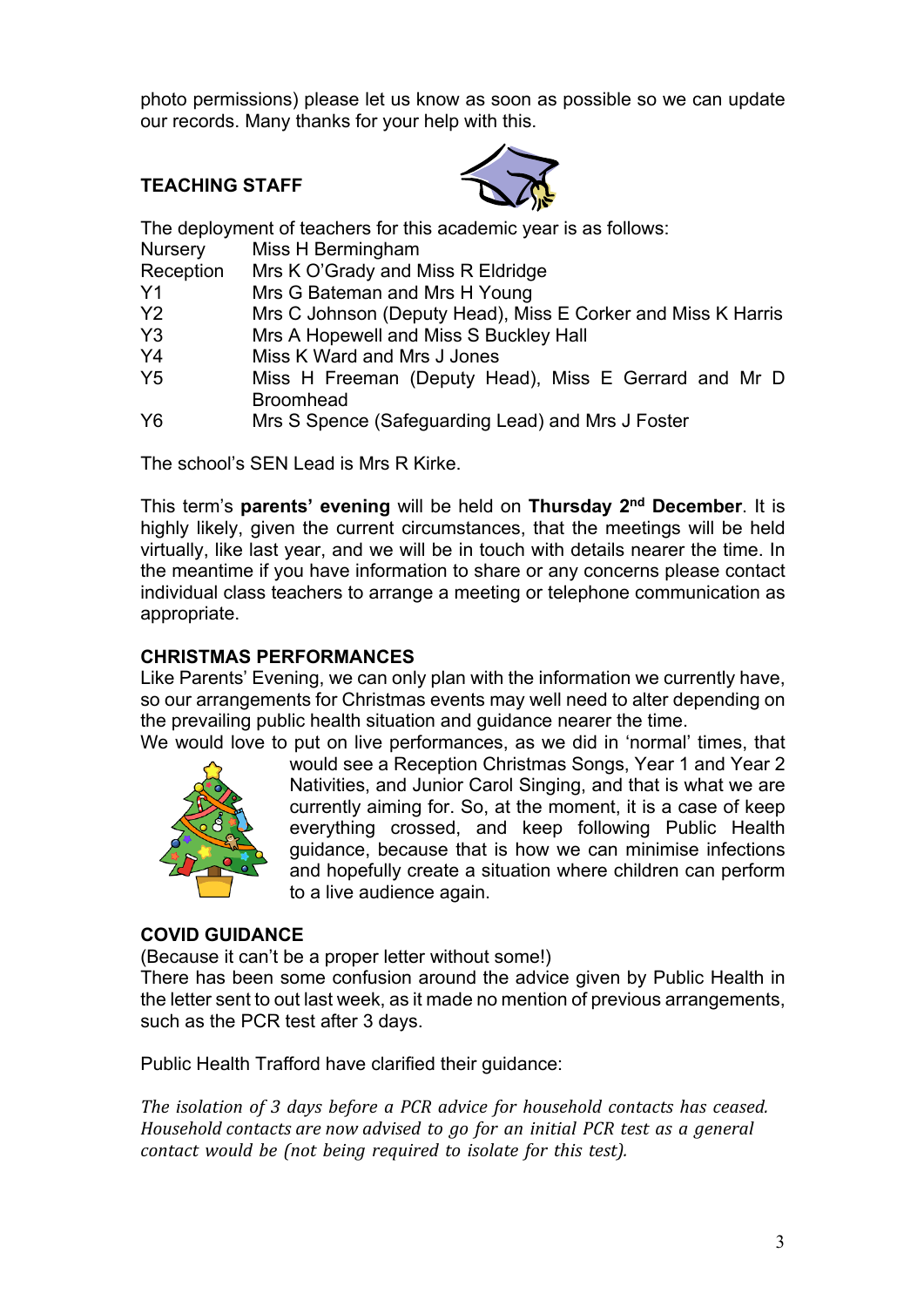*We are asking all students and staff members who live with someone who has Covid to do daily lateral flow tests (LFD test) before coming into school (unless exempt-see below). Pupils should start this testing from the day their household member either became unwell with Covid or tested positive if they did not have symptoms and continue this for 10 days.*

*Please remember;*

*if* your child tests negative, they can continue attending school. *if* your child has a positive LFD result, they must start *isolating, have a PCR test and inform school.*

*if they develop Covid symptoms, they should book a PCR test. It is important that people with Covid symptoms do not rely on a negative LFD test and they should have a PCR test. If your child develops symptoms of COVID-19, they must not come to school and should remain at home.*

## *Exemptions to household testing*

*The groups exempt from this advice are:*

- *Children 5 and under*
- *Children in Key Stage 1*
- *SEND schools*
- *12–18-year-olds who have had at least one dose of the vaccine more than 14 days ago*
- *Any child, aged between 5 – 16, who has tested positive for COVID-19 via a PCR test within the past 90 days*

I hope that this clarification is useful for you. Please could I remind you to remember to wear masks at drop off and pick up times, and if you are coming into school? This is in line with the guidance issued last week, and is part of a series of measures that Public Health hope will help reduce the current very high rate of infection across the borough.

We have also had to make a few changes to our online learning offer for children who are having to self-isolate because they have Covid. Work will be available on Google Classroom weekly, not daily, and children will not have to upload work they have completed. I am sure you can appreciate that when children are off school with Covid, some are poorly, and some aren't, and the take up of any remote learning we offer is entirely up to parents. This has made it very difficult to manage the system as it previously existed, as the system was originally designed for whole classes of children not being in school, with the overwhelming majority of the children being well enough to access and complete work.

### **TERM DATES 2021-22**

I wouldn't normally, but I blame the Queen for this one! We have made an alteration to our draft Term Dates, because of the double Bank Holiday in June to celebrate Her Majesty's Platinum Jubilee. The celebration has enabled us to alter one of our proposed INSET days, from June to 1st November, so that all staff can receive First Aid training en masse, rather than spread across the school year.

This means that children will not return to school after this half term until **TUESDAY 2<sup>nd</sup> NOVEMBER**. School will be closed to children on Monday 1<sup>st</sup> November.